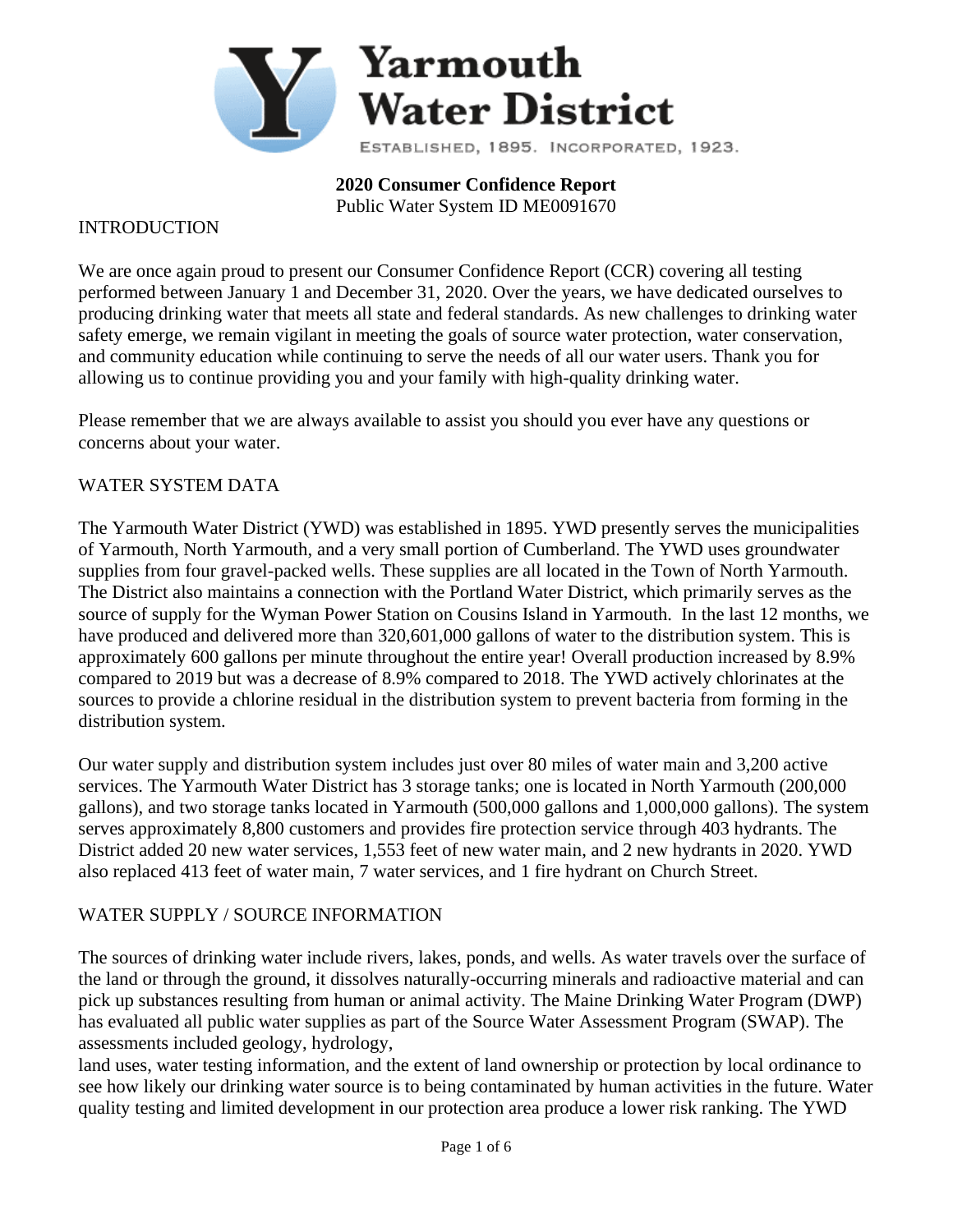land ownership and wellhead management planning indicate a Low risk for future bacterial contamination and Moderate risk for chronic contaminants. Land use controls exist that can be used to manage development around the source. The District will work to make sure that these controls are effective in protecting water quality. For a detailed copy of the Source Water Assessment, please contact our district office or the Maine Drinking Water Program at 1-207-287-2070.

# WATER QUALITY

The YWD ensures that your water is safe through regular testing of both its source and treated water. All water quality testing is conducted by independent, state-certified laboratories. The YWD uses the Maine Drinking Water Program's Health and Environmental Testing Laboratory and Katahdin Analytical Laboratory for the majority of the testing. This CCR is a comprehensive summary of the laboratory test results. The YWD staff consists of distribution and water treatment operators, licensed by the State of Maine Department of Health and Human Services.

The Safe Drinking Water Act directs the state, along with the Environmental Protection Agency (EPA), to establish and enforce minimum drinking water standards. These standards set limits on certain biological, radioactive, organic, and inorganic substances sometimes found in drinking water. Two types of standards have been established. Primary drinking water standards set achievable levels of drinking water quality to protect your health. Secondary drinking water standards provide guidelines regarding the taste, odor, color, and other aesthetic aspects of drinking water, which do not present a health risk. During the past year, we have taken numerous water samples to determine the presence of any radioactive, biological, inorganic, volatile organic, or synthetic organic contaminants. The tables below show only those contaminants that were detected in the water. The State requires us to monitor for certain substances less than once per year because the concentrations of these substances do not change frequently. In these cases, the most recent sample data are included, along with the year in which the sample was taken. **The 2020 testing results indicate that the YWD's water continuously meets or exceeds all state and federal requirements and had no reportable violations.**

## WAIVER INFORMATION

In 2020, our system was granted a 'Synthetic Organics Waiver.' This is a three-year exemption from the monitoring/reporting requirements for the following industrial chemical(s): TOXAPHENE/CHLORDANE/PCB, HERBICIDES, CARBAMATE PESTICIDES, and SEMIVOLATILE ORGANICS. This waiver was granted due to the absence of these potential sources of contamination within a half-mile radius of the water source(s).

# Primary Drinking Water Standards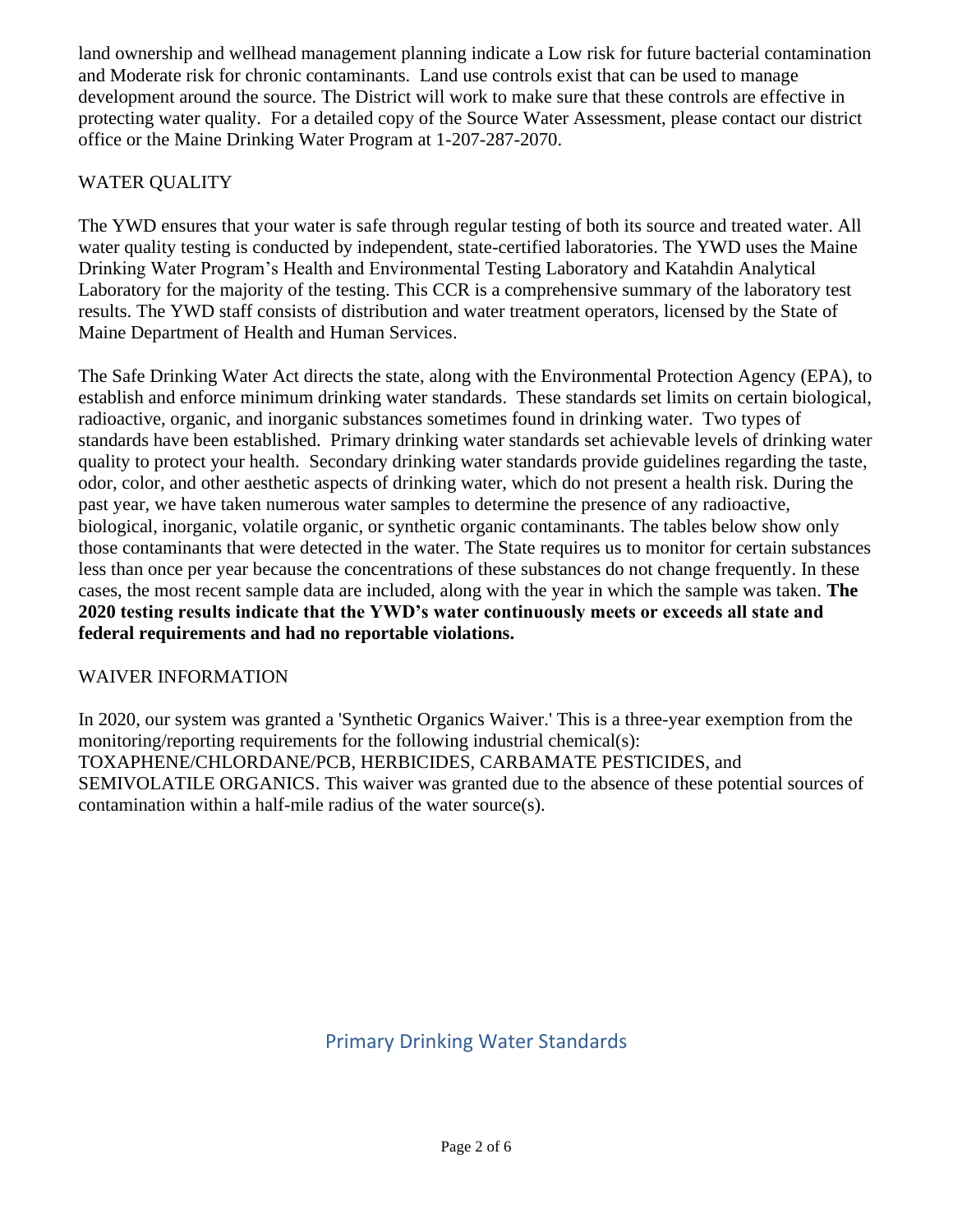| Contaminant              | Maximum     | Maximum      | <b>YWD Test Results</b> | Sample Date         |  |
|--------------------------|-------------|--------------|-------------------------|---------------------|--|
|                          | Contaminant | Contaminant  |                         |                     |  |
|                          | Level       | Level Goal   |                         |                     |  |
| Coliform bacteria (1)    | 1 per month | $\Omega$     | $\mathbf{0}$            | $1/1/20 - 12/31/20$ |  |
| <b>Barium</b>            | 2 ppm       | 2 ppm        | 0.0059 ppm              | 4/1/20              |  |
| Chromium                 | $100$ ppb   | $100$ ppb    | $1.2$ ppb               | 4/1/20              |  |
| Copper $90^{th}$ % (2)   | $1.3$ ppm   | $1.3$ ppm    | 0.256 ppm               | $1/1/17 - 12/31/19$ |  |
| Lead $90^{th}$ % (2)     | 15 ppb      | 0 ppb        | 9.2 ppb                 | $1/1/17 - 12/31/19$ |  |
| Nitrate (3)              | 10 ppm      | 10 ppm       | $2.1$ ppm               | 5/6/20              |  |
| <b>Combined Radium</b>   | 5 pCi/L     | 0 pCi/L      | 1.347 pCi/L             | 12/17/18            |  |
| <b>Combined Uranium</b>  | 30 ppb      | 0 ppb        | $9.1$ ppb               | 3/23/20             |  |
| Gross Alpha Screen (4)   | $15$ pCi/L  | $0$ pCi/L    | 8.42 pCi/L              | 3/23/20             |  |
| Radium - 226             | 5 pCi/L     | $0$ pCi/L    | 0.774 pCi/L             | 12/17/18            |  |
| Radium - 228             | 5 pCi/L     | 0 pCi/L      | 0.573 pCi/L             | 12/17/18            |  |
| Uranium - 238            | 30 ppb      | 0 ppb        | 5.4 ppb                 | 4/19/17             |  |
| <b>Chlorine Residual</b> | MRDL: 4 ppm | MRDLG: 4 ppm | Range: 0.35-0.56 ppm;   | $1/1/20 - 12/31/20$ |  |
|                          |             |              | <b>RAA: 0.49 ppm</b>    |                     |  |

All other regulated drinking water contaminants were below detection levels

# Secondary Drinking Water Standards

Non-regulated Aesthetic Standards for Finished Water.

This sample was taken from a representative point in the distribution system which more accurately depicts the water at the customer's tap compared to individual source samples.

| Substance                           | Secondary         | <b>YWD Test</b>         | Noticeable Effects above Secondary                                                       |
|-------------------------------------|-------------------|-------------------------|------------------------------------------------------------------------------------------|
| (Representative Distribution System | Maximum           | Results                 | MCL                                                                                      |
| Sample Collected on 8/25/2020)      | Contaminant Level |                         |                                                                                          |
| Chloride                            | 250 ppm           | 26 ppm                  | Salty taste                                                                              |
| Color                               | 15 PCU            | <5 PCU                  | Visible tint                                                                             |
| Iron                                | $0.30$ ppm        | $0.15$ ppm              | Rusty color, metallic taste, reddish or<br>orange staining                               |
| Manganese                           | $0.05$ ppm        | 0.00077<br>ppm          | Black to brown color, biter metallic taste                                               |
| pH                                  | $6.5 - 8.5$       | 7.0                     | Low pH: bitter metallic taste, corrosion<br>High pH: slippery feel, soda taste, deposits |
| Sodium (5)                          | 20 ppm            | 12 ppm                  |                                                                                          |
| Sulfate                             | 250 ppm           | 9 ppm                   | Salty taste                                                                              |
| Zinc                                | $2.0$ ppm         | 0.017 ppm               | Metallic taste                                                                           |
| Calcium                             | No Standard       | 22 ppm                  |                                                                                          |
| Magnesium                           | No Standard       | 4.8 ppm                 |                                                                                          |
| Total Hardness (6)                  | No Standard       | 75 ppm or<br>4.4 grains |                                                                                          |

### DEFINITIONS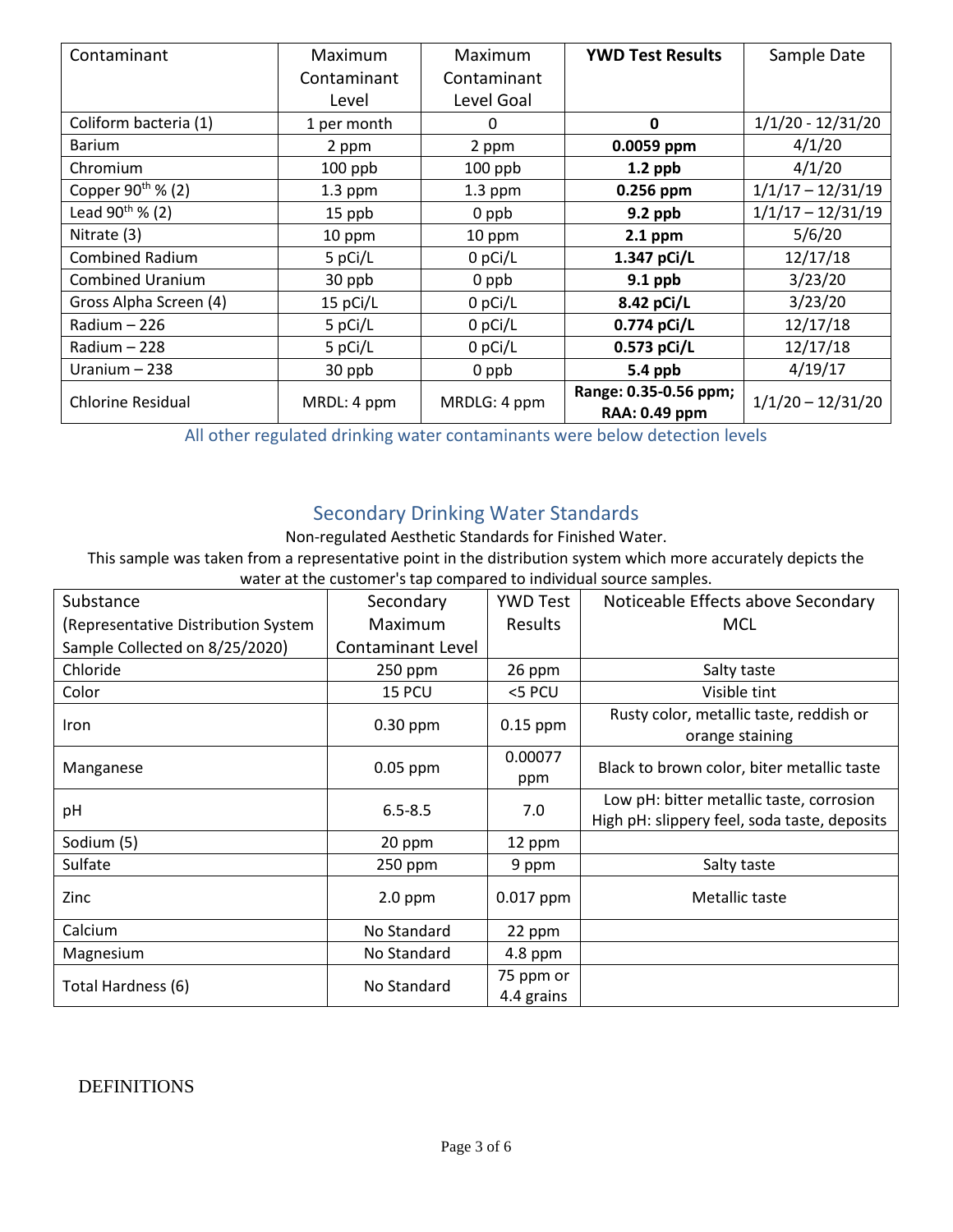- Maximum Contaminant Level (MCL): Highest level of a contaminant allowed in drinking water.
- Maximum Contaminant Level Goal (MCLG): Level of a contaminant in drinking water below which there is no known or expected health risk.
- Secondary Maximum Contaminant Levels (SMCL): Target for aesthetic quality without posing risk to human health.
- Running Annual Average (RAA): The average of all monthly or quarterly samples for the last year at all sample locations.
- Locational Running Annual Average (LRAA): A 12 month rolling average of all monthly or quarterly samples at specific sampling locations. Calculation of the RAA may contain data from the previous year.
- Action Level (AL): Concentration of a contaminant that, if exceeded, triggers treatment or other requirements which a water system must follow.
- Maximum Residual Disinfectant Level (MRDL): The highest level of a disinfectant allowed in drinking water. There is convincing evidence that the addition of a disinfectant is necessary for control of microbial contaminants.
- Maximum Residual Disinfectant Level Goal (MRDLG): The level of a drinking water disinfectant below which there is no known or expected risk to health. MRDLGs do not reflect the benefits of the use of disinfectants to control microbial contaminants.
- ppm = parts per million or milligrams per liter  $(mg/L)$  one part per million corresponds to one minute in two years or a single penny in \$10,000
- ppb = parts per billion or micrograms per liter  $\left(\frac{ug}{L}\right)$  one part per billion corresponds to one minute in 2,000 years or a single penny in \$10,000,000.
- $pCi/L = picocuries per liter (a measure of radioactivity)$
- $pos = positive sample$
- $MFL =$  million fibers per lieter
- NTU = nephelometric turbidity units
- BDL= Below Detection Limit

## Notes:

- 1) Total Coliform Bacteria: Reported as the highest monthly number of positive samples, for water systems that take less than 40 samples per month.
- 2) Lead/Copper: Action levels (AL) are measured at the consumer's tap. 90% of the tests must be equal to or below the action level.
- 3) Nitrate: Nitrate in drinking water at levels above 10 ppm is a health risk for infants of less than six months of age. High nitrate levels in drinking water can cause blue baby syndrome. Nitrate levels may rise quickly for short periods because of rainfall or agricultural activity. If you are caring for an infant you should ask for advice from your health provider.
- 4) Gross Alpha: Action level over 5 pCi/L requires testing for Radium 226 and 228. Action level over 15 pCi/L requires testing for Uranium. Compliance is based on Gross Alpha results minus Uranium results = Net Gross Alpha.
- 5) Sodium: Current drinking water standard for sodium is 20 milligrams per liter. Individuals on a low sodium diet due to high blood pressure, or other health problems, should consult their physician about drinking water daily which exceeds that level. Most Americans consume as much as ten times more salt than the body requires. Excess sodium from salt in the diet increases the risk of high blood pressure and cardiovascular disease. For most healthy people, a sodium level of 100 milligrams per liter of water will not substantially increase risk.
- 6) Total Hardness: Hardness is caused by minerals, primarily calcium and magnesium, which are picked up by water passing through underground mineral deposits. Hard water is not considered contaminated, but it does hinder the cleaning action of soap and forms a scale on cooking utensils, hot water pipes, and heaters. This build-up may eventually reduce pipe capacity and water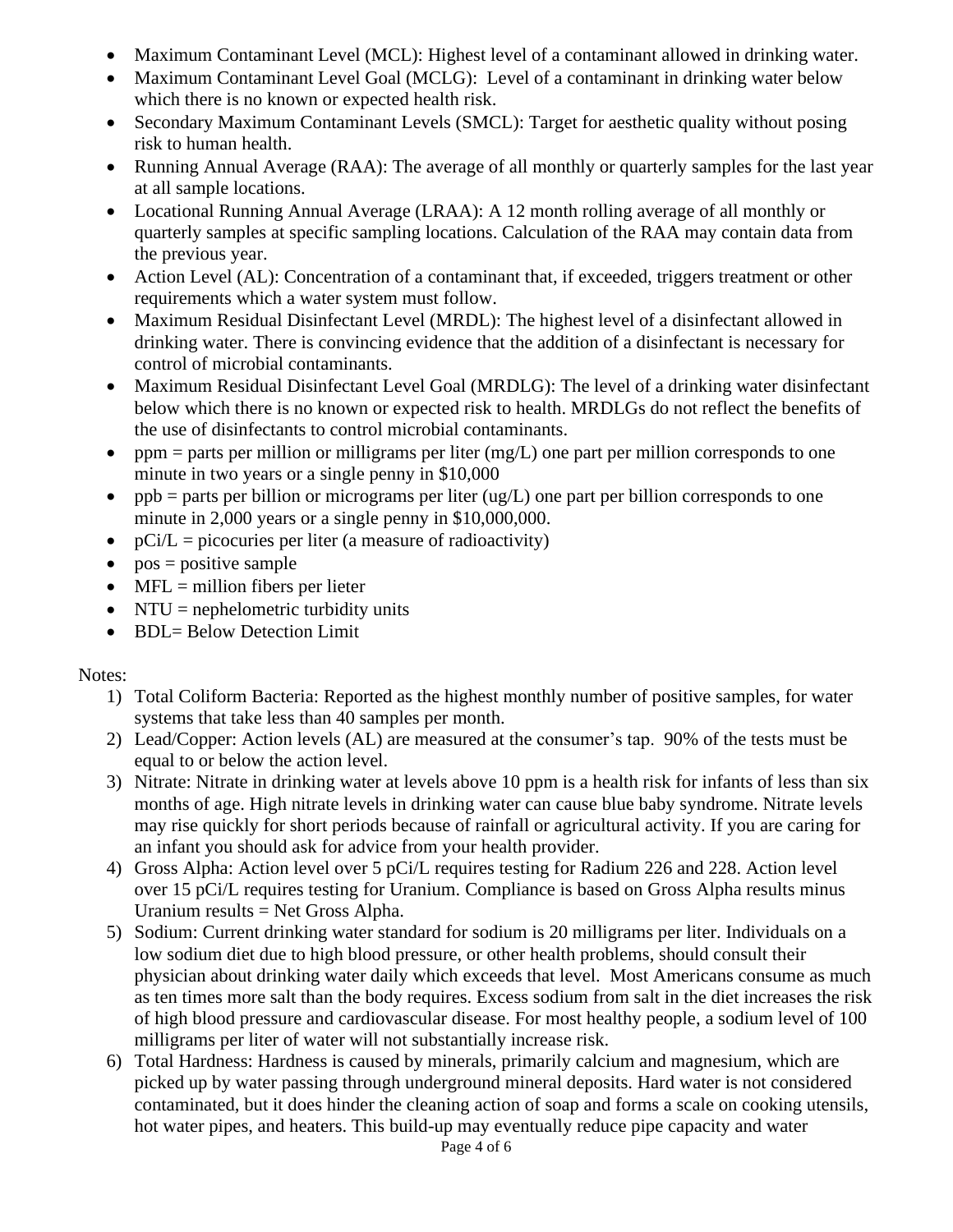pressure. Hardness is the total concentration of calcium and magnesium in water. The U.S. Geological Survey general guidelines for classification of waters are: 0-60 ppm is classified as soft; 61-120 ppm as moderately hard; 121-180 ppm as hard; and greater than 180 ppm as very hard. There is no standard for hardness. Hard water is not harmful to health. Calcium and magnesium are essential body elements. Studies suggest that hard water is better for cardiovascular health than soft water, though the reasons for this are not yet known.

- 7) E. Coli: E. coli are bacteria whose presence indicates that the water may be contaminated with human or animal wastes. Human pathogens in these wastes can cause short-term effects, such as diarrhea, cramps, nausea, headaches, or other symptoms. They may pose a greater health risk for infants, young children, the elderly, and people with severely compromised immune systems.
- 8) Fluoride: For those systems that fluoridate, fluoride levels must be maintained between 0.5 to 1.2 ppm. The optimum level is 0.7 ppm.
- 9) Arsenic: While your drinking water may meet EPA's standard for Arsenic, if it contains between 5 to 10 ppb you should know that the standard balances the current understanding of arsenic's possible health effects against the costs of removing it from drinking water. EPA continues to research the health effects of low levels of arsenic, which is a mineral known to cause cancer in humans at high concentrations and is linked to other health effects such as skin damage and circulatory problems. Quarterly compliance is based on running annual average.
- 10) Radon: The State of Maine adopted a Maximum Exposure Guideline (MEG) for Radon in drinking water at 4000 pCi/L, effective 1/1/07. If Radon exceeds the MEG in water, treatment is recommended. It is also advisable to test indoor air for Radon.
- 11) TTHM/HAA5: Total Trihalomethanes and Haloacetic Acids (TTHM and HAA5) are formed as a by-product of drinking water chlorination. This chemical reaction occurs when chlorine combines with naturally occurring organic matter in water. Compliance is based on running annual average.

### HEALTH INFORMATION

Drinking water, including bottled water, may reasonably be expected to contain at least small amounts of some contaminants. The presence of contaminants does not necessarily indicate that water poses a health risk. Contaminants that may be present in source water include:

*Microbial contaminants*, such as viruses and bacteria, which may come from sewage treatment plants, septic systems, agricultural livestock operations, and wildlife.

*Inorganic contaminants*, such as salts and metals, which can be naturally occurring or result from urban stormwater runoff, industrial or domestic wastewater discharges, oil and gas production, mining, or farming.

*Pesticides and herbicides*, which may come from a variety of sources such as agriculture, urban stormwater runoff, and residential uses.

*Organic chemical contaminants*, including synthetic and volatile organic chemicals, which are byproducts of industrial processes and petroleum production and can also come from gas stations, urban runoff, and septic systems.

*Radioactive Contaminants*, which can be naturally-occurring or be the result of oil and gas production and mining activities.

Some people may be more vulnerable to contaminants in drinking water than the general population. Immunocompromised persons such as persons with cancer undergoing chemotherapy, persons who have